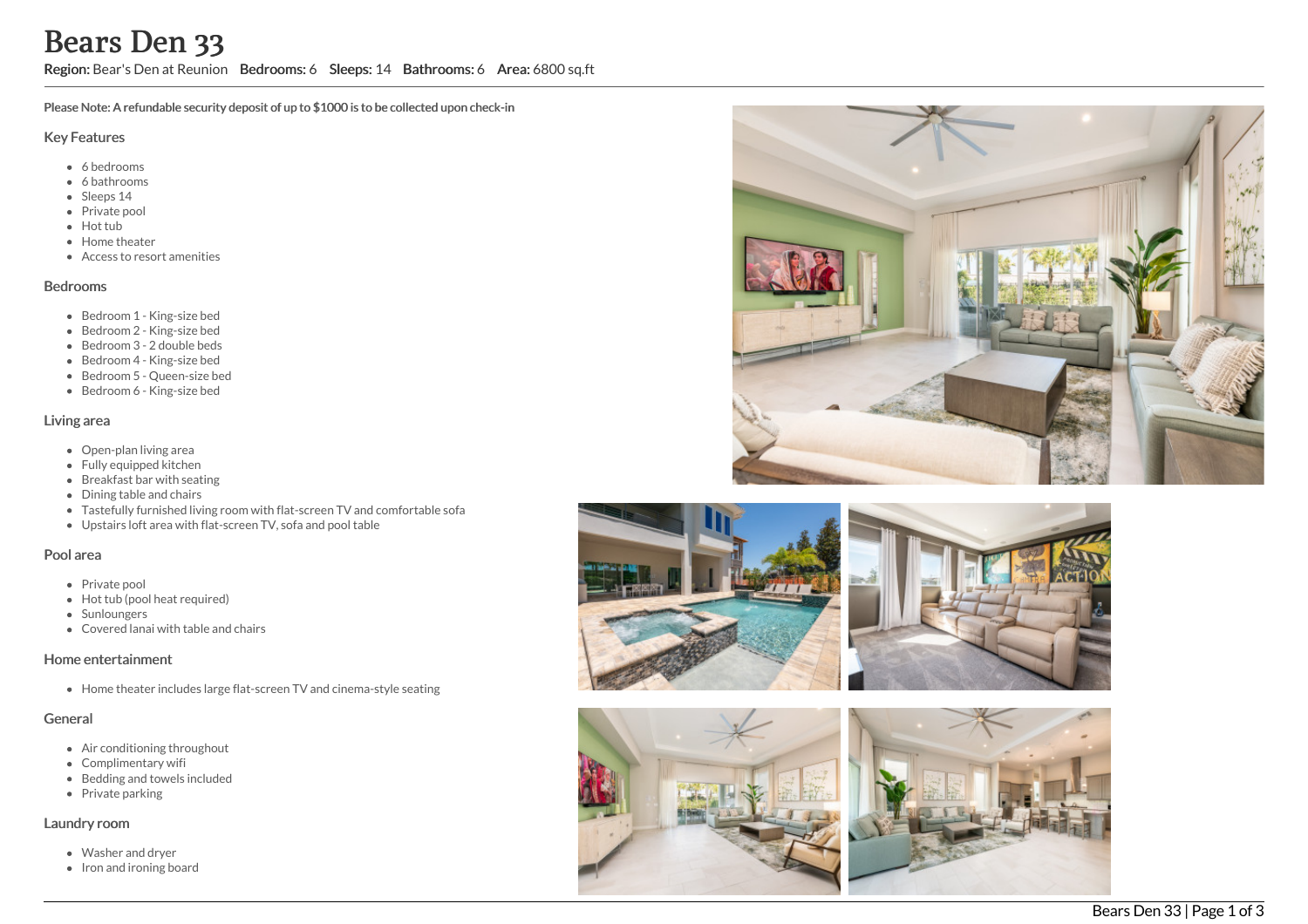## Children's equipment available for hire

- Crib
- Stroller
- High chair
- Pack and play